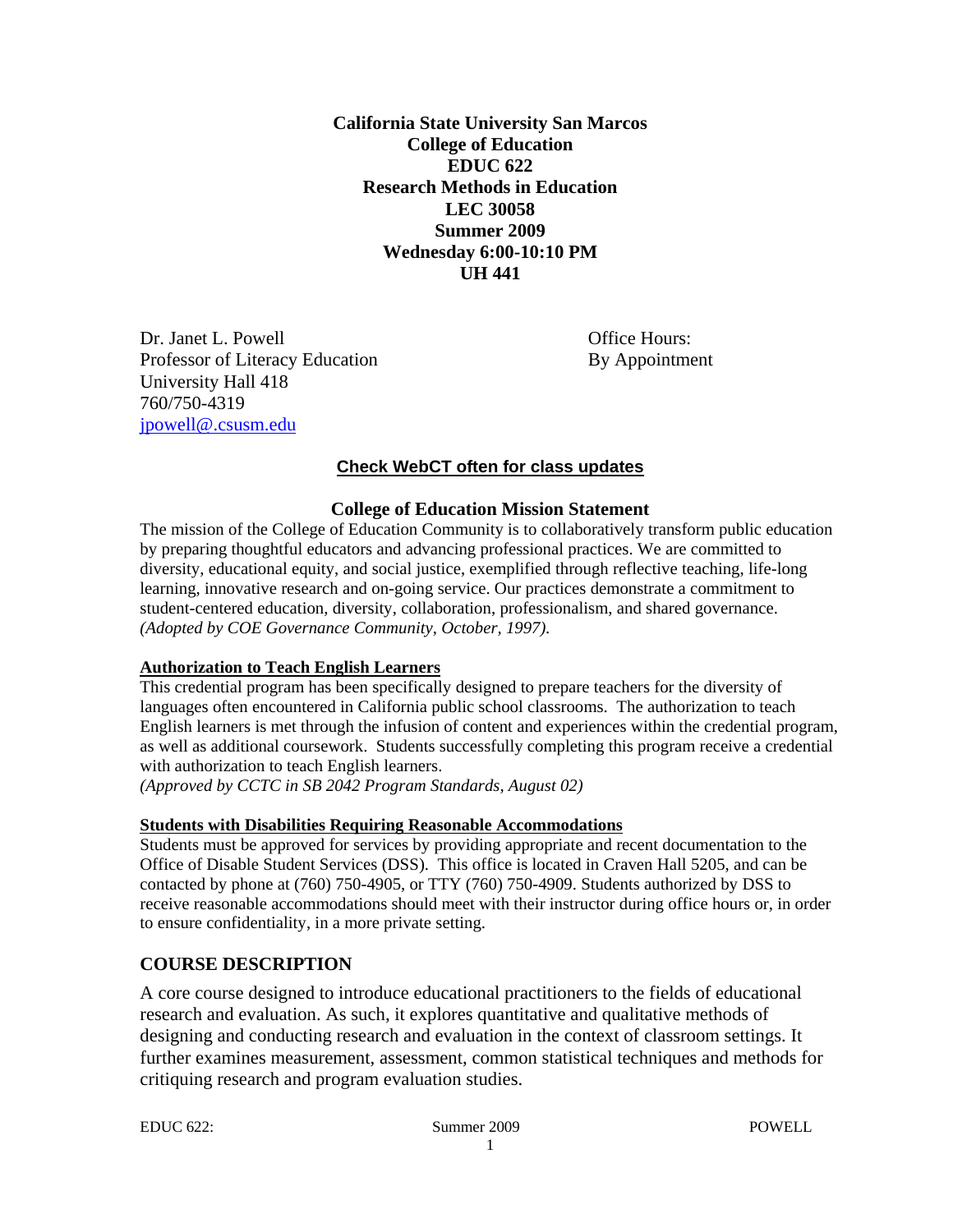## **OBJECTIVES**

Students will increase their:

- ability to critique education research
- understanding of various research methodologies
- knowledge of education research
- skills in planning research; and
- ability to summarize and interpret research.

# **TEXTBOOKS**

American Psychological Association. (2001). *Publication manual of the American* 

*Psychological Association,* (5<sup>th</sup> ed.). Washington D.C.: Author..

Johnson, B. & Christensen, L. (2004). *Educational research*, (2<sup>nd</sup> ed.)..

New York: Pearson Education.

# **ASSIGNMENTS:**

# **1. ATTENDANCE & PARTICIPATION 100 POINTS You are expected to arrive on time, be a good listener, participant, and be prepared for class. Points for overall attendance and participation will be determined at the end of the semester. Consistent tardiness or leaving early will lower your final grade.**

# **COE Attendance Policy**

*Due to the dynamic and interactive nature of courses in the College of Education, all students are expected to attend all classes and participate actively. At a minimum, students must attend more than 80% of class time, or student may not receive a passing grade for the course at the discretion of the instructor. Individual instructors may adopt more stringent attendance requirements. Should the student have extenuating circumstances, s/he should contact the instructor* 

A good student is one who adheres to standards of dependability and promptness. If you miss more than two class sessions or are late (or leave early) for more than three sessions, you cannot receive an A. If you miss more than three class sessions you cannot receive a B. After two weeks, late assignments will be given a zero. If you have extraordinary circumstances in your life which will impact completing your assignments, please let me know. I want you to be able to stay in school and succeed. If you have any questions or concerns, please feel free to come in and speak with me about them.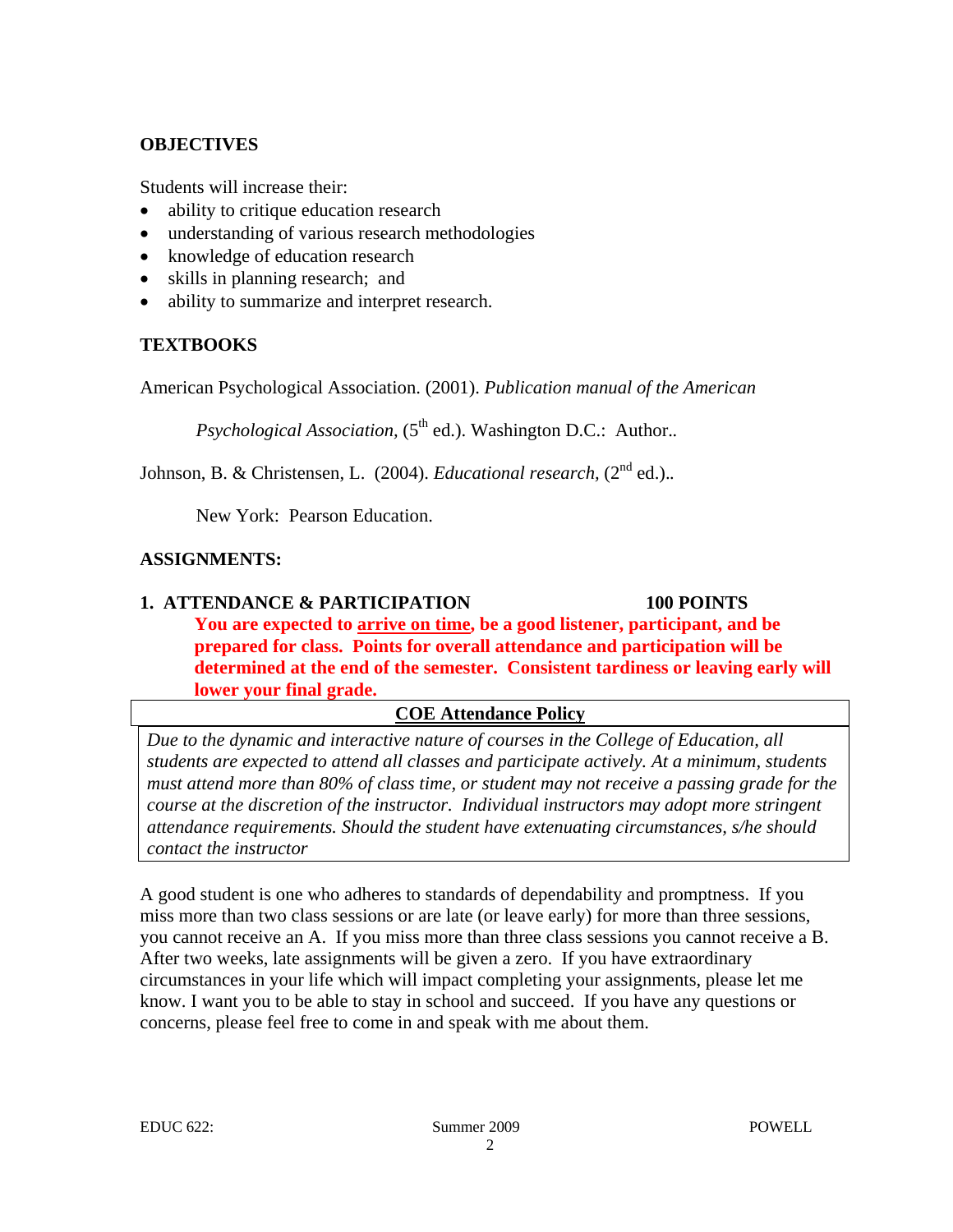## **2. RESEARCH PROPOSAL 300 POINTS**

The final paper assignment is to write or revise *draft*s of a research proposal in the form of the first three chapters of a thesis in *APA format.* The first draft of each chapter must be peer reviewed by two classmates before a review by the professor. These early readings are a courtesy to you, so if they are not turned in on time you may lose the benefit of feedback.

## **Guidelines:**

# CHAPTER ONE INTRODUCTION

This chapter will define the research focus. Clearly state your question and sub-questions and explain what you hope to accomplish. Definitions of terms must be very clear. Do not assume that your reader knows what you mean when you use educational jargon.

## Criteria:

- Are terms and definitions clear?
- Is the question *very* clear? Do you understand exactly what the author hopes to find?
- Is the chapter written in present tense? (With the exception of citations of other research; use past tense or present perfect tense for these--see APA)

## CHAPTER TWO REVIEW OF THE LITERATURE

This chapter will put the research in context with what is already known. Review what is currently known (and not known) about the issue. Where is the field in terms of what is happening with the topic? The review of the literature puts the research in perspective and lets the reader know why the question is of significance. It also provides a *critical analysis* of the research. *You must have at least 15 relevant peer reviewed articles for this draft, 20 references total.* 

Criteria:

- Is all the research discussed relevant to the question presented in Chapter One?
- Do you understand the essential elements of the each article cited? Did the author provide information on the methodology, subjects, and conclusions of each article? Did the author mention strengths and weaknesses of the research?
- Are the majority of the articles from professional, peer reviewed journals?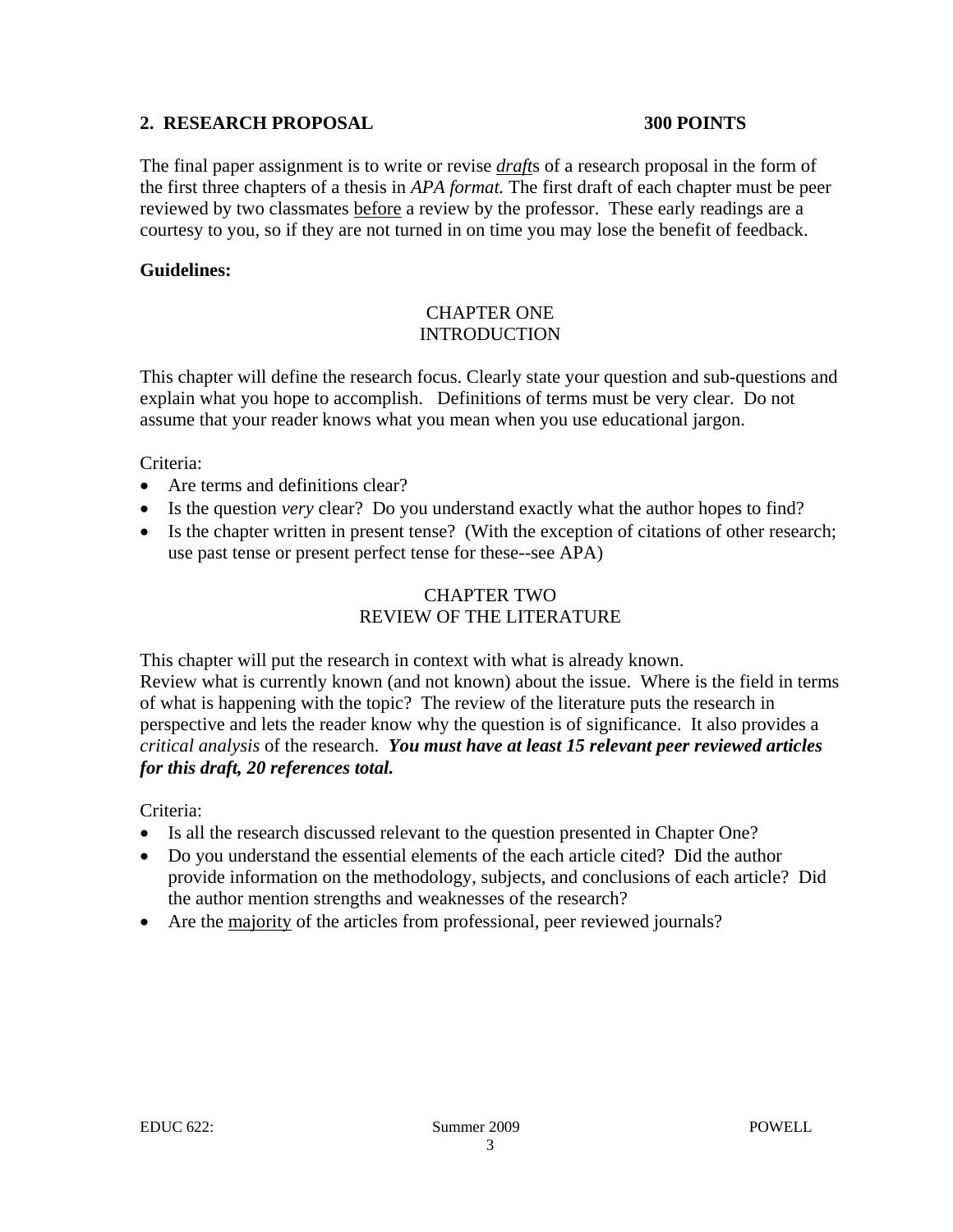## CHAPTER THREE METHODOLOGY

This chapter describes the research design and data collection. How will the research be conducted? Why did you select that design? What must be done in order for you to accomplish your goals? In the introduction to this chapter, cite the textbook identifying the methodology you have selected and a clear rationale for using that methodology.

Criteria:

- Are descriptions of the methodology specific enough that someone could replicate?
- Is it clear who did what and when? Is it clear how these decisions were made?
- Whenever possible, did the author use examples of classroom scenarios, student work, teacher lesson plans, etc.?
- Is the chapter written in future tense?
- Think about how well the chapter holds together. Does it all seem relevant and necessary? Could any parts be cut?
- Does it all make sense? What needs clarification?
- Is there a clear and easy to follow organization? Are large pieces of text broken up with subheadings? Are the subheadings indicative of the content?
- Is there a summary and/or a concluding paragraph? This should be a transition to what will follow.
- Are all necessary terms defined? (Assume someone familiar with education will be the reader, but do not assume that they will understand all professional jargon).
- Did the author use spell check?
- Did the author cite properly? Are all citations in the reference page? Anything that is quoted needs a page number. Quotes longer than five lines are set apart by indenting both margins.
- Are there too many or too few quotes? Most times it is preferable to paraphrase and then cite an author.
- As much as possible, did the author find the original source and cite them (rather than citing what someone else cited). However, if the author used a secondary source, did he or she follow the guidelines?
- Did the author use proper tense? APA suggests different tenses for different chapters. The main thing to remember is to be consistent within chapters.

## **3. IRB PROPOSAL DRAFT**

## **50 POINTS**

Complete the Institutional Review Board Exempt Form. Directions will be given in class.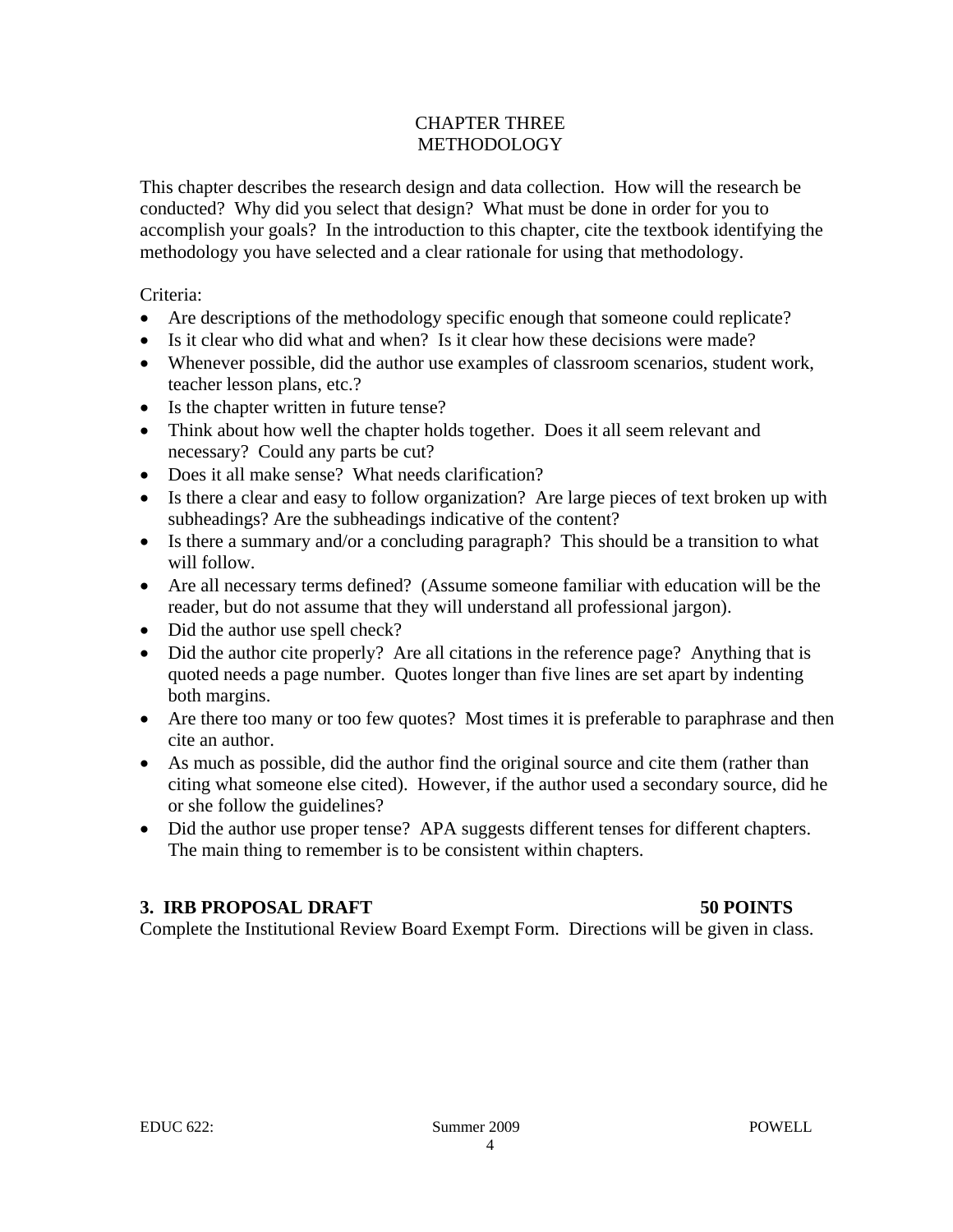#### **RESEARCH PROPOSAL RUBRIC**

|                                            | Chapter 1 | Chapter 2 | Chapter 3 |
|--------------------------------------------|-----------|-----------|-----------|
|                                            | 100       | 100       | 100       |
| Organization (20)                          |           |           |           |
| <b>Completeness (20)</b>                   |           |           |           |
| Clarity (20)                               |           |           |           |
| Relevance (20)                             |           |           |           |
| <b>Conventions (20)</b><br>(including APA) |           |           |           |

**Total Score \_\_\_\_\_** 

#### **Grading Scale (based on percentages of points):**

| 100-94 | A     |
|--------|-------|
| 93-91  | $A -$ |
| 90-88  | $B+$  |
| 87-84  | B     |
| 83-81  | $B -$ |
| 80-71  | C     |

#### **Late Papers:**

**Late papers will lose points for each day they are past due. The reading of the drafts is a courtesy to you. If you fail to turn in drafts by the dates given you may lose the benefit of my feedback before you submit your final paper.** 

## **APA FORMAT: You will be expected to follow APA format; following are some helpful page numbers:**

|                           | 5 <sup>th</sup> Edition |
|---------------------------|-------------------------|
| Title page                | p. 10, 306              |
| Levels of headings        | p. 113, 307-8           |
| Page numbers & headers    | p. 12, 288              |
| Writing numbers           | p. 122                  |
| Citations in text         | p. 207-214              |
| <b>Block Quotes</b>       | p. 121, 117-119         |
| <b>Secondary Sources</b>  | p. 245                  |
| <b>Electronic Sources</b> | p. 268-281              |
| Reference Page            | p. 215-281, 313         |
| Appendixes                | p. 326                  |
|                           |                         |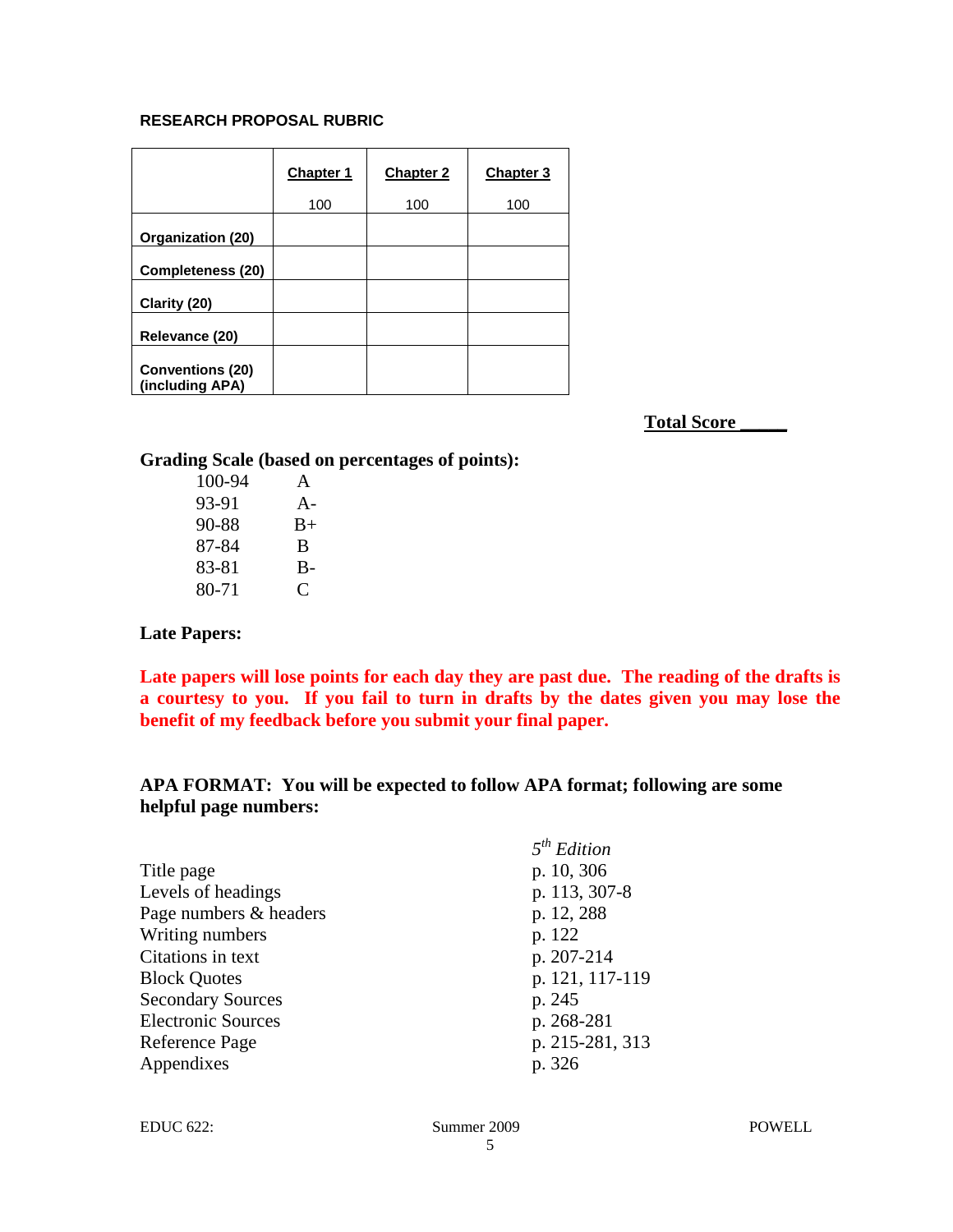## **All University Writing Requirement**

Every course at the university must have a writing requirement of at least 2500 words.

## **Helpful Websites:**

http://www.csusm\_edu/research/IRB.htm Guidelines for Institutional Review Board (IRB): (use the exempt form)

http://www.csusm.edu/rgsip/graduate\_studies/thesis\_project.htm<br>CSUSM Library: <u>http://library.csusm.edu/</u> CSUSM Thesis Information:

CSUSM Library: http://library.csusm.edu/

#### **CSUSM Academic Honesty Policy**

"Students will be expected to adhere to standards of academic honesty and integrity, as outlined in the Student Academic Honesty Policy. All written work and oral presentation assignments must be original work. All ideas/materials that are borrowed from other sources must have appropriate references to the original sources. Any quoted material should give credit to the source and be punctuated with quotation marks.

Students are responsible for honest completion of their work including examinations. There will be no tolerance for infractions. If you believe there has been an infraction by someone in the class, please bring it to the instructor's attention. The instructor reserves the right to discipline any student for academic dishonesty in accordance with the general rules and regulations of the university. Disciplinary action may include the lowering of grades and/or the assignment of a failing grade for an exam, assignment, or the class as a whole."

Incidents of Academic Dishonesty will be reported to the Dean of Students. Sanctions at the University level may include suspension or expulsion from the University.

#### **Plagiarism:**

As an educator, it is expected that each student will do his/her own work, and contribute equally to group projects and processes. Plagiarism or cheating is unacceptable under any circumstance. If you are in doubt about whether your work is paraphrased or plagiarized see the Plagiarism Prevention for Students website

http://library.csusm.edu/plagiarism/index.html. If there are questions about academic honesty, please consult the University catalog.